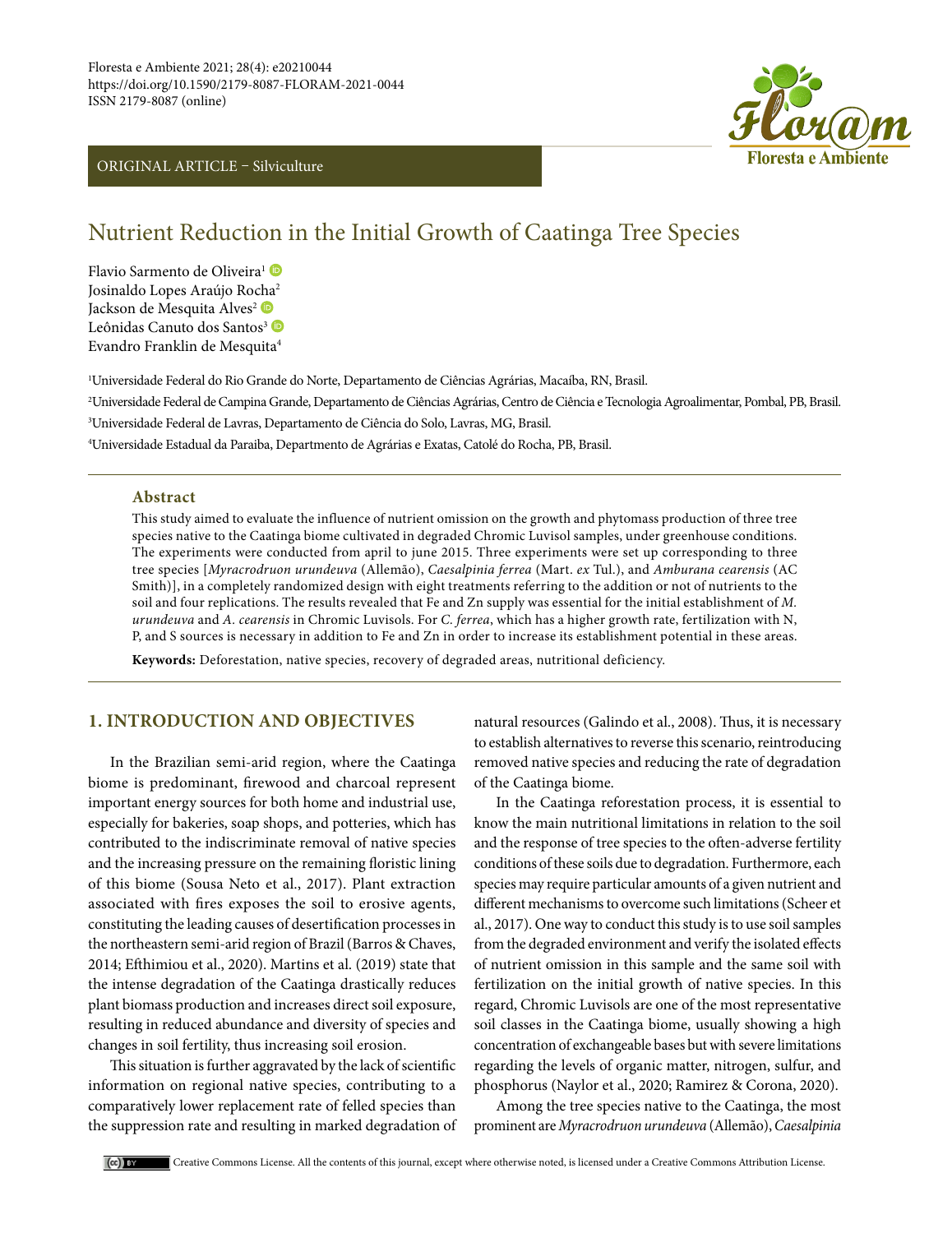*ferrea* Mart., and *Amburana cearensis* (A. C. Smith), given their multiple uses in the production of herbal medicines, furniture, urban afforestation, and recovery of degraded areas (Pacheco & Silva, 2019).

For this reason, these species are among the most exploited in this biome, especially *M. urundeuva* and *A. cearensis*, which are on the list of endangered species (MMA, 2021). However, there is a lack of information on the growth rate and limiting nutrients of these species during their initial establishment in sparsely degraded soils.

Therefore, this study aimed to evaluate the influence of nutrient omission on plant growth and phytomass production in three tree species native to the Caatinga biome cultivated in degraded Chromic Luvisol.

### **2. MATERIALS AND METHODS**

The study was carried out in a protected environment (greenhouse), were conducted from april to june 2015 at the Center of Science and Agri-Food Technology (CCTA) of the Federal University of Campina Grande (UFCG), in the municipality of Pombal, Paraíba, Brazil. Pombal is located in the western region of the State of Paraíba, at the following coordinates: 6º47'2'' S and 37º48'01" W (Figure 1), with an elevation of 194 m (Beltrão et al., 2005). The climate of the region was classified as BSh according to the Köppen classification (1948), representing a hot and dry semi-arid climate with mean rainfall of approximately 750 mm/year and mean annual evaporation of 2.000 mm.



**Figure 1.** Geographic location of the municipality of Pombal, State of Paraíba, Northeastern Brazil, where the study was conducted.

Chromic Luvisol samples were used in this study (Embrapa, 2018). The samples were obtained randomly in the 0 - 40 cm layer, in an area with strong laminar erosion belonging to the Pombal Campus of UFCG, with very sparse tree vegetation consisting mainly of *Mimosa tenuiflora* (Jurema-preta). After collected in the surface layer (0 - 40 cm), the soil samples were air-dried, ground, and sieved through a 2 mm mesh sieve, followed by analysis (Table 1) according to the methodology proposed by Embrapa (2011).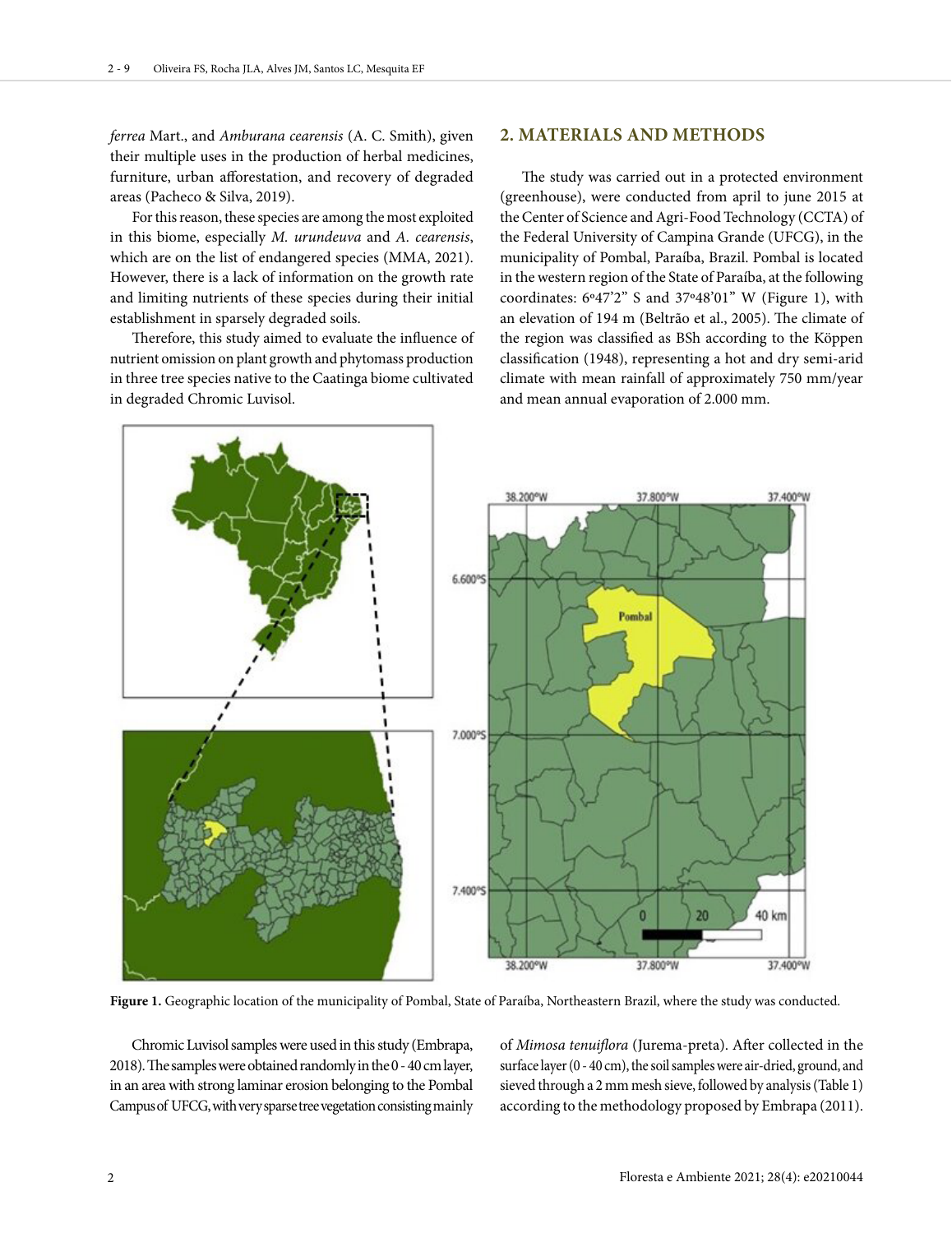| pH               | D                                          | <b>SOM</b>  | $K^+$          | Na <sup>+</sup>  | $Ca2+$ | $Mg^{2+}$         | $Al^{3+}$ | $Al^{3+} + H^{+}$ | <b>SB</b> | <b>CEC</b> |
|------------------|--------------------------------------------|-------------|----------------|------------------|--------|-------------------|-----------|-------------------|-----------|------------|
| H <sub>2</sub> O | $mg \, dm^{-3}$                            | $g kg^{-1}$ | cmol $dm^{-3}$ |                  |        |                   |           |                   |           |            |
| 7.12             | 7.06                                       | 17.04       | 0.22           | 0.23             | 3.5    | 8.4               | 0.1       | 3.47              | 11.9      | 15.37      |
| Sand             |                                            | Silt        | Clav           | Particle density |        | Soil bulk density |           | Porosity          |           |            |
|                  | $g \text{ kg}^{-1}$<br>$g \text{ cm}^{-3}$ |             |                |                  |        |                   | $m3 m-3$  |                   |           |            |
| 716.8            |                                            | 152.8       | 130.4          | 2.74             |        | 1.40              |           | 0.49              |           |            |

**Table 1.** Chemical and physical attributes of the soil sample used in the experiments.

pH<sub>u2O</sub>: soil pH at 1:2.5 soil: water ratio; P, K<sup>+</sup>, Na<sup>+</sup>: Mehlich-1 extractor; SOM: soil organic matter by the Walkley-Black method; Al<sup>3+</sup>, Ca<sup>2+</sup> Mg<sup>2+</sup>: KCl 1.0 molL<sup>-1</sup> extractor; SB: sum of bases = Ca<sup>2</sup> + Mg<sup>2+</sup> + K<sup>+</sup> + Na<sup>+</sup>; Al<sup>3+</sup> + H<sup>+</sup>: calcium acetate 0.5 molL<sup>-1</sup> extractor at pH 7.0; CEC = cation exchange capacity at pH 7.0 = SB + H<sup>+</sup> + Al<sup>3+</sup>.

Three experiments, one for each species (*Myracrodruon urundeuva*, *Caesalpinia ferrea*, and *Amburana cearensis*) were set up in a completely randomized design with eight treatments corresponding to the addition or not of nutrients to the soil (T: without fertilization; C: complete fertilization; -N: without nitrogen; -P: without phosphorus; -K: without potassium; -S: without sulfur; -Fe: without iron; and -Zn: without zinc) and four replications, totaling 32 experimental units per experiment (or per species). The experimental plot consisted of a pot with  $10 \text{ dm}^3$  of soil containing one plant. The plastic pots were 15 cm in diameter at the base, 20 cm at the top, and 25 cm high.

The complete fertilization treatment (C) was based on Sousa et al. (2012), with the following levels in mg dm<sup>-3</sup>: N  $= 250$ ,  $P = 200$ ,  $K = 250$ ,  $Ca = 200$ ,  $Mg = 50$ ,  $S = 50$ ,  $B = 0.5$ ,  $Cu = 1.5$ , Fe = 5, Mn = 4, Mo = 0.15, and Zn = 5.0, using analytical sources. The other treatments were established by omitting the corresponding nutrient during fertilization. The macronutrients sources used were urea  $[CO(NH_2)_2]$ , potassium nitrate (KNO<sub>3</sub>), dicalcium phosphate (CaHPO<sub>4</sub>), sodium phosphate (NaHPO<sub>4</sub>), potassium chloride (KCl), magnesium sulfate (MgSO<sub>4</sub>.7H<sub>2</sub>O), calcium chloride (CaCl<sub>2</sub>.2H<sub>2</sub>O), and magnesium chloride (MgCl<sub>2</sub>.6H<sub>2</sub>O). For micronutrient sources used were copper sulfate ( $CuSO_{4}$ .5H<sub>2</sub>O), manganese sulfate ( $MnSO_4$ .7 $H_2O$ ), Fe-EDTA, zinc sulfate  $(ZnSO_4$ .7H<sub>2</sub>O), boric acid (H<sub>3</sub>BO<sub>3</sub>), and ammonium molybdate [(NH<sub>4</sub>)<sub>6</sub>Mo<sub>7</sub>O<sub>24</sub>.4H<sub>2</sub>O]. Potassium and nitrogen levels were split into three applications of 83.3 mg dm<sup>-3</sup>.

Sowing was carried out by placing three seeds per pot. The seeds were germinated in 200 mL plastic cups filled with a sandy soil substrate and organic compost from a degraded area at a volumetric ratio of 1:1. The seedlings were thinned to one plant (the most vigorous) per pot 15 days after sowing, when showing one pair of definitive leaves.

Irrigation was performed with a constant water volume determined based on the evapotranspiration of the control treatment. The irrigation volume applied (Va) per container was determined as the difference between the average weight of the container in a condition of 100% water availability and the average weight of the pots before irrigation. Field capacity was determined by saturating the soil and subjecting it to

drainage, subsequently weighing the containers when the excess water volume was drained away.

Plant height and stem diameter were measured every two weeks for 60 days after transplanting. Plant height was measured from the base of the plant to the height of the youngest leaf using a centimeter ruler. Stem diameter was measured at 1 cm from the soil with an ULTRA TECH ® stainless steel digital caliper in the same periods established for measuring plant height. Subsequently, the collected plant material was separated into roots, stems, and leaves, washed in distilled water, packed in paper bags, dried in a forced-air oven at 65°C until constant weight, and weighed on a precision balance accurate to 0.0001 g to obtain the values of leaf, stem, and root dry mass and the total dry mass.

The data on plant height (H), stem diameter (D), shoot dry mass (SDM), root dry mass (RDM), and total dry mass (TDM) were used to calculate the root: shoot ratio and the Dickson Quality Index (DQI) based on the equation proposed by Dickson (Dickson et al., 1960):

Equation (1): 
$$
DQI = \frac{TDM}{(H \mid D) + (SDM \mid RDM)}
$$

Where DQI: Dickson Quality Index; TDM: total dry mass (g plant -1); H: plant height (cm); D: stem diameter (mm); SDM: shoot dry mass (g plant <sup>-1</sup>); RDM: root dry mass (g plant  $^{-1}$ ).

Based on the plant height and stem diameter data, linear functions were adjusted according to the evaluation periods to obtain the plant growth rates. Analysis of variance and the Scott-Knott test were used for the other variables. Additionally, the growth rates in height and diameter were correlated with total dry mass production. The SISVAR software was used in the analyses (Ferreira, 2011), and the tests were carried out at the 5% level of significance.

#### **3. RESULTS**

Plant height and stem diameter were significantly affected by nutrient omission in the soil in the three species studied (Figure 2).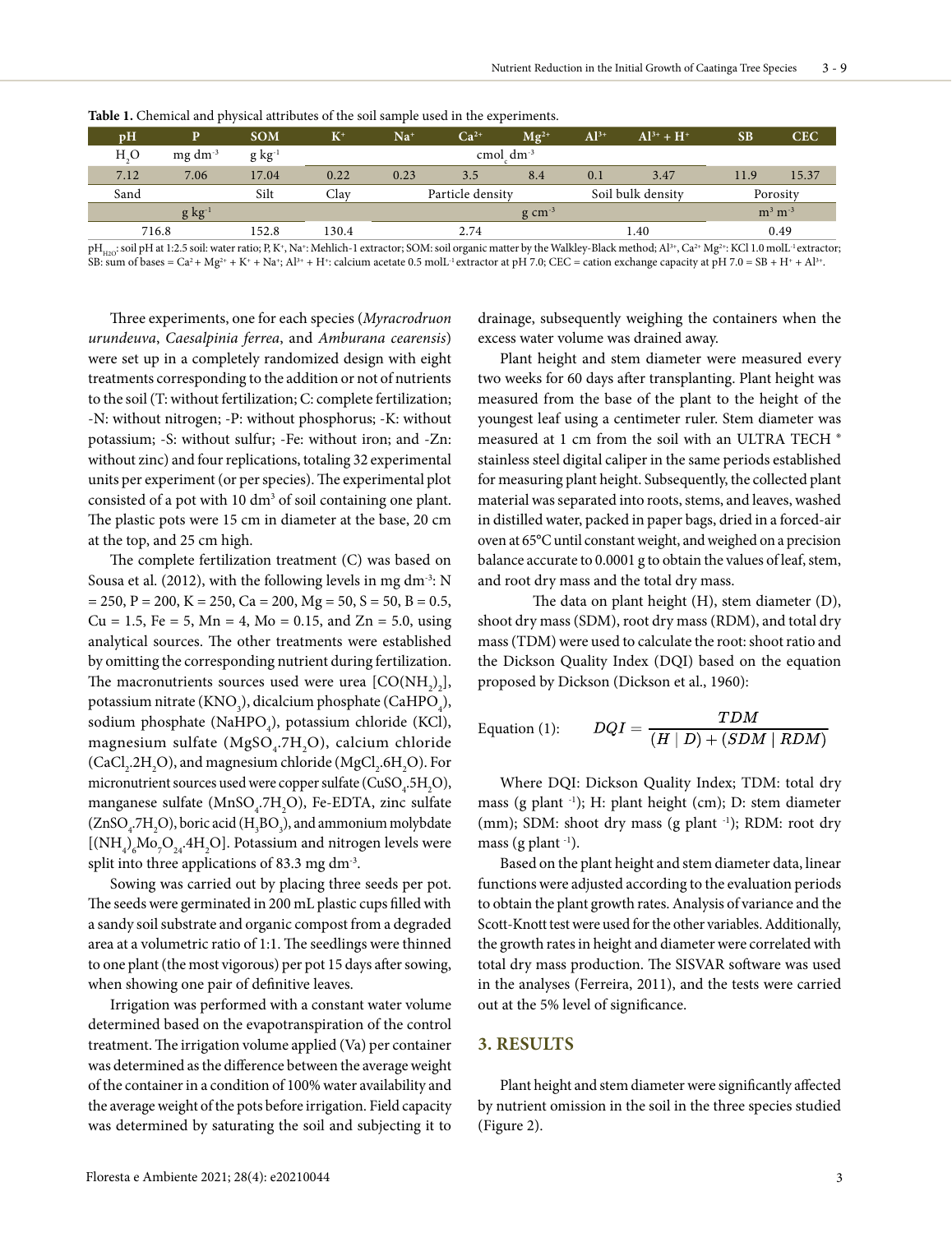

**Figure 2.** Evolution of plant height and stem diameter of native tree species from the Caatinga biome grown in degraded Chromic Luvisol samples for 60 days after transplanting. C and T correspond to complete fertilization and no fertilization, respectively. The other treatments correspond to the omission of the indicated nutrient.

The height growth rate of *M. urundeuva* was negatively affected by iron omission, followed by the omission of all nutrients (T) and sulfur only, respectively (Figure 2). For *A. cearensis* and *C. ferrea*, the T treatment was the most limiting to the growth in height, especially for *A. cearensis,* which also showed growth reduction due to iron and phosphorus omission 30 days after transplanting (DAT). Nitrogen was the second most limiting nutrient for *C. ferrea*, especially after 45 DAT. Regarding stem diameter (Figure 2), the nutrient omission treatments acted similarly, that

is, the greatest limitation for *M. urundeuva* was caused by iron omission, followed by the T treatment, whereas for *A. cearensis* and *C. ferrea*, the T and -Zn treatments were the most limiting.

The linear functions obtained for plant height (Table 2), except for the T and -Fe treatments for *A. cearensis* and the –N treatment for *C. ferrea*, showed a coefficient of determination between 0.91 and 0.99. For stem diameter, in the three species tested, the coefficients were always greater than 0.95, indicating a good adjustment of the linear model.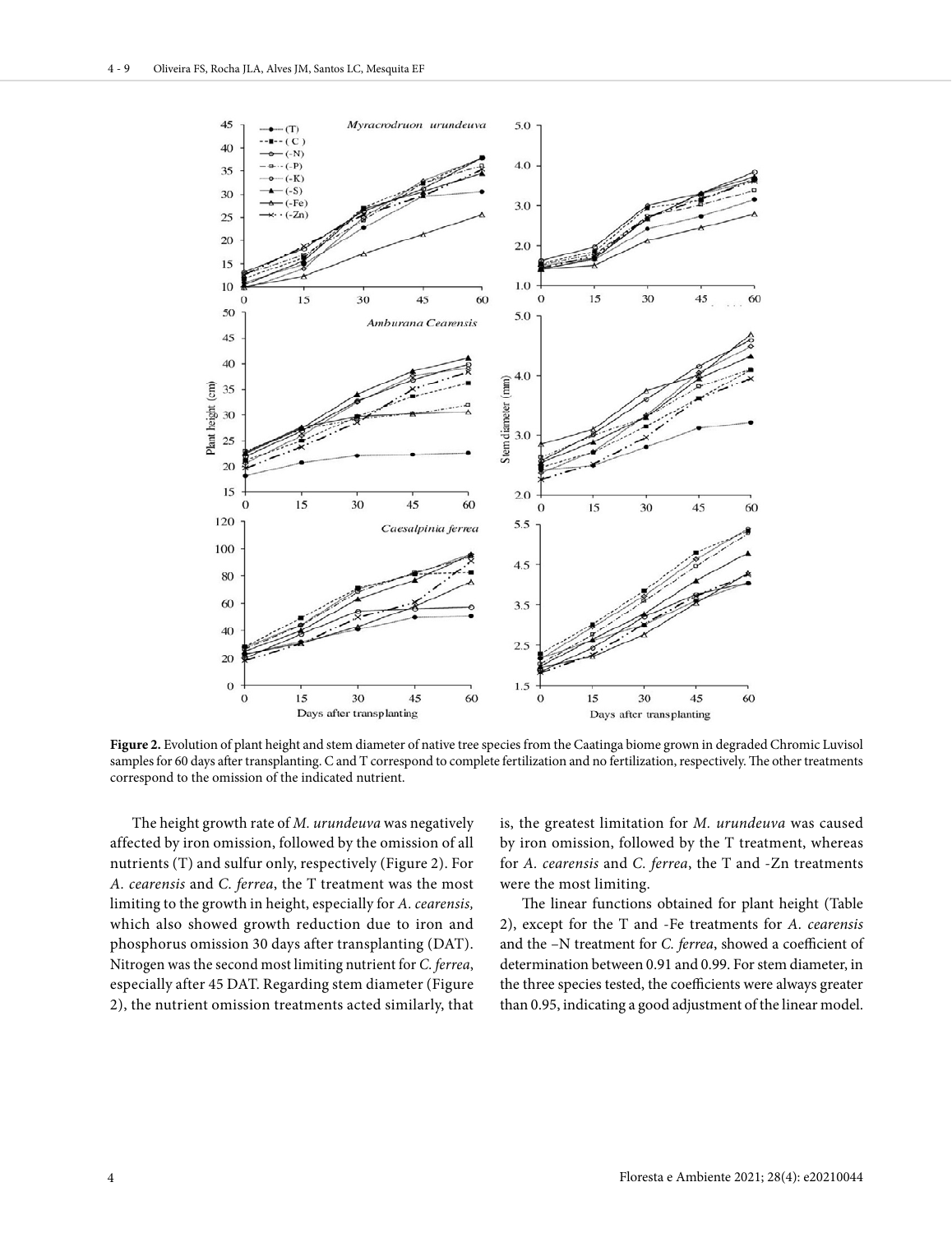**Table 2.** Linear functions obtained for plant height (h) and stem diameter (d) of natives species from Caatinga biome grown in degraded Chromic Luvisol samples as a function of the days after transplanting (T).

|                                |                | Stem diameter (mm)             |                |  |  |  |  |  |  |  |
|--------------------------------|----------------|--------------------------------|----------------|--|--|--|--|--|--|--|
| <b>Equations</b>               | $\mathbb{R}^2$ | <b>Equations</b>               | $\mathbb{R}^2$ |  |  |  |  |  |  |  |
| Myracrodruon urundeuva         |                |                                |                |  |  |  |  |  |  |  |
| $h = 8.770 + 0.5025 \times T$  | 0.9798         | $d = 1.392 + 0.0389 * T$       | 0.9615         |  |  |  |  |  |  |  |
| $h = 11.450 + 0.4545**T$       | 0.9816         | $d = 1.533 + 0.0369T$          | 0.9528         |  |  |  |  |  |  |  |
| $h = 10.990 + 0.4208 * T$      | 0.9606         | $d = 1.3125 + 0.0416 \times T$ | 0.9741         |  |  |  |  |  |  |  |
| $h = 12.015 + 0.4168 * T$      | 0.9855         | $d = 1.506 + 0.0329**T$        | 0.9549         |  |  |  |  |  |  |  |
| $h = 12.920 + 0.4155 \times T$ | 0.9950         | $d = 1.595 + 0.0385**T$        | 0.9678         |  |  |  |  |  |  |  |
| $h = 13.085 + 0.3765**T$       | 0.9940         | $d = 1.380 + 0.0385**T$        | 0.9728         |  |  |  |  |  |  |  |
| $h = 10.965 + 0.3595**T$       | 0.9585         | $d = 1.3705 + 0.0302 \times T$ | 0.9757         |  |  |  |  |  |  |  |
| $h = 9.275 + 0.2675**T$        | 0.9908         | $d = 1.320 + 0.0246**T$        | 0.9686         |  |  |  |  |  |  |  |
| Amburana Cearensis             |                |                                |                |  |  |  |  |  |  |  |
| $h = 21.430 + 0.3257**T$       | 0.9661         | $d = 2.275 + 0.0372 \times T$  | 0.9896         |  |  |  |  |  |  |  |
| $h = 19.355 + 0.3245**T$       | 0.9918         | $d = 2.1615 + 0.0299 * T$      | 0.9816         |  |  |  |  |  |  |  |
| $h = 23.075 + 0.3218**T$       | 0.9793         | $d = 2.468 + 0.031**T$         | 0.9888         |  |  |  |  |  |  |  |
| $h = 22.465 + 0.3067 * T$      | 0.9874         | $d = 2.551 + 0.0346**T$        | 0.9975         |  |  |  |  |  |  |  |
| $h = 21.440 + 0.2578 * T$      | 0.9918         | $d = 2.370 + 0.0279 \times T$  | 0.9891         |  |  |  |  |  |  |  |
| $h = 24.105 + 0.1408 * T$      | 0.9239         | $d = 2.609 + 0.0252**T$        | 0.9936         |  |  |  |  |  |  |  |
| $h = 24.540 + 0.1217 * T$      | 0.7913         | $d = 2.758 + 0.0307**T$        | 0.9754         |  |  |  |  |  |  |  |
| $h = 19.035 + 0.0710 \times T$ | 0.8190         | $d = 2.360 + 0.0149**T$        | 0.9631         |  |  |  |  |  |  |  |
| Caesalpinia ferrea             |                |                                |                |  |  |  |  |  |  |  |
| $h = 24.535 + 1.1905**T$       | 0.9959         | $d = 1.9405 + 0.0473 * T$      | 0.9983         |  |  |  |  |  |  |  |
| $h = 14.890 + 1.1708 * T$      | 0.9695         | $d = 1.7470 + 0.0422**T$       | 0.9935         |  |  |  |  |  |  |  |
| $h = 29.430 + 1.1583**T$       | 0.9813         | $d = 2.1440+0.0541*T$          | 0.9992         |  |  |  |  |  |  |  |
| $h = 28.490 + 1.1542 \times T$ | 0.9835         | $d = 1.9915 + 0.0545**T$       | 0.9991         |  |  |  |  |  |  |  |
| $h = 34.650 + 0.935 \times T$  | 0.9063         | $d = 2.2855 + 0.0525**T$       | 0.9940         |  |  |  |  |  |  |  |
| $h = 19.445 + 0.890**T$        | 0.9802         | $d = 1.7558 + 0.040**T$        | 0.9694         |  |  |  |  |  |  |  |
| $h = 26.415 + 0.6228**T$       | 0.8349         | $d = 1.9110 + 0.0382**T$       | 0.9794         |  |  |  |  |  |  |  |
| $h = 24.785 + 0.4842**T$       | 0.9511         | $d = 2.1465 + 0.0315 \times T$ | 0.9961         |  |  |  |  |  |  |  |
|                                |                | Plant height (cm)              |                |  |  |  |  |  |  |  |

\*\* P<0.01; \* P<0.05; nsP>0.05 by the t-test. C and T correspond to complete fertilization and no fertilization, respectively. The other treatments correspond to the omission of the indicated nutrient.

The growth rates, represented by the slope of the plant height and stem diameter functions, varied greatly for both characteristics in the different treatments (Table 2). For *M. urundeuva* and *A. cearensis*, the lowest height growth rates were obtained with the T treatment and iron omission, whereas for *C. ferrea*, the T treatment was followed by N and Fe omission, which were the most limiting treatments for this variable. The lowest diameter growth rates for *M. urundeuva* were obtained with the T treatment and Fe omission, whereas for *A. cearensis* and *C. ferrea*, the lowest values were obtained with the T treatment. Overall, *C. ferrea* showed the highest growth rates, both in height and diameter.

SDM production by *M. urundeuva* was lower when only nitrogen or sulfur was omitted from the soil, while the other treatments resulted in similar values for this variable (Figure 3).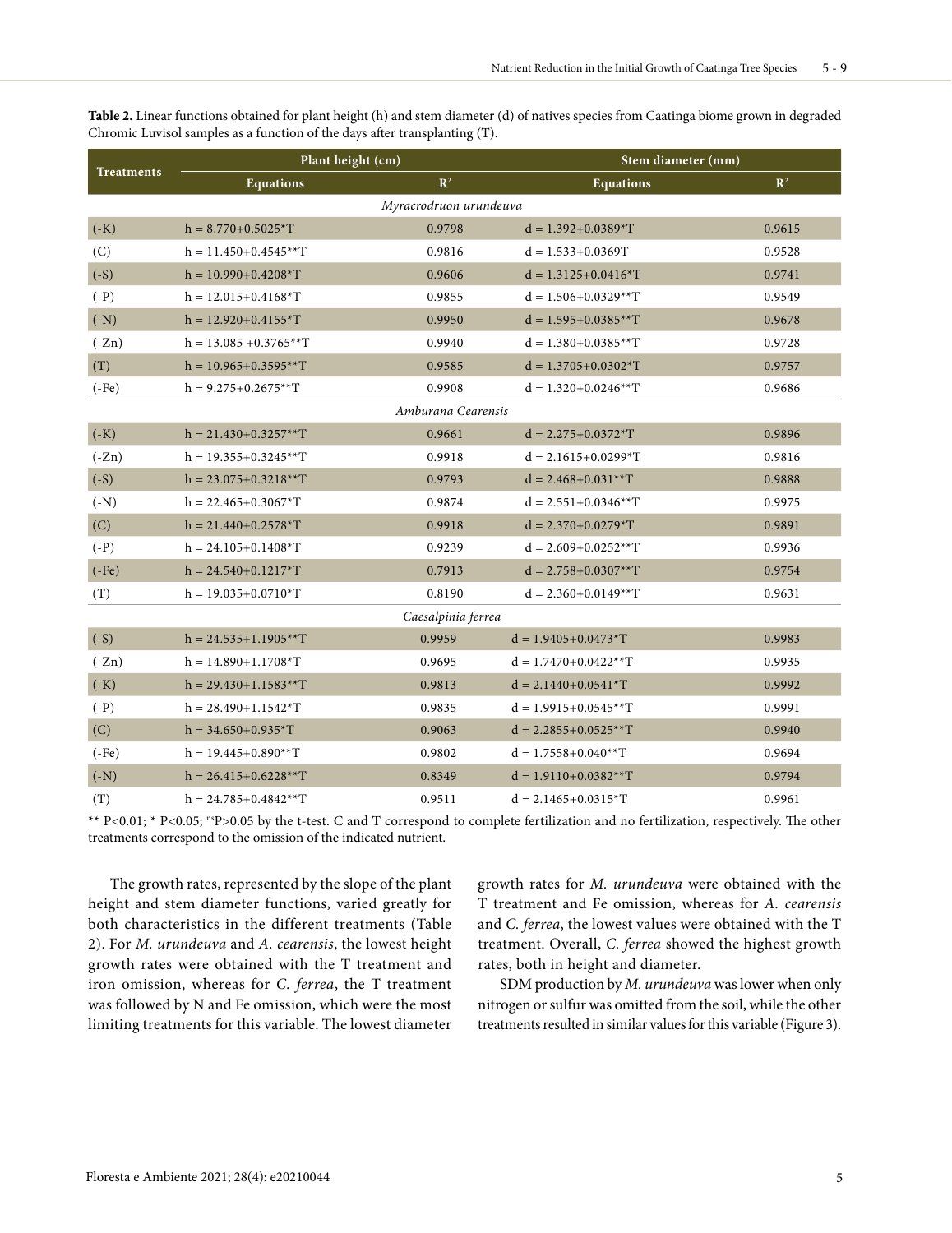

**Figure 3.** Shoot dry mass (SDM), root dry mass (RDM), and total dry mass (TDM) production of three tree species native from the Caatinga biome 60 days after transplanting. C and T treatments correspond to complete fertilization and no fertilization, respectively. The other treatments correspond to the omission of the indicated nutrient Means followed by the same letters do not differ at the 5% level of significance by the Scott-Knott test.

For *A. cearensis*, sulfur omission was the most limiting treatment to SDM production. In turn, for *C. ferrea*, complete fertilization or Fe or K omission resulted in the lowest values for these variables. For the three species studied, the lowest RDM values were obtained with the T treatment and with Zn omission, followed by N omission (Figure 3). The lowest TDM values obtained for *M. urundeuva* and *A. cearensis*  were provided by the T treatment and Fe omission, whereas for *C. ferrea*, the lowest values were obtained with the T treatment and the treatments corresponding to Zn and N omission (Figure 3).

Among the studied species, *C. ferrea* stood out in terms of growth rates (Table 2) and dry mass production (Figure 3), including the treatment without any nutrient addition. In this perspective, regardless of the species or treatment, the TDM showed a good correlation with the height (Figure 4A) and diameter growth rates (Figure 4B), indicating that this is a good parameter to predict phytomass production in the tested species.

Treatment influence on the root: shoot ratio varied according to the species studied (Figure 5). For *M. urundeuva*, the treatments related to N, P, and Fe omission provided the highest values of this variable.



**Figure 4.** Correlation of the total dry mass production rates (TDM) with the height (A) and TDM with stem diameter growth rates (B) of natives species from Caatinga biome grown in degraded Chromic Luvisol samples. \*\*: Significant at 1% by the t-test.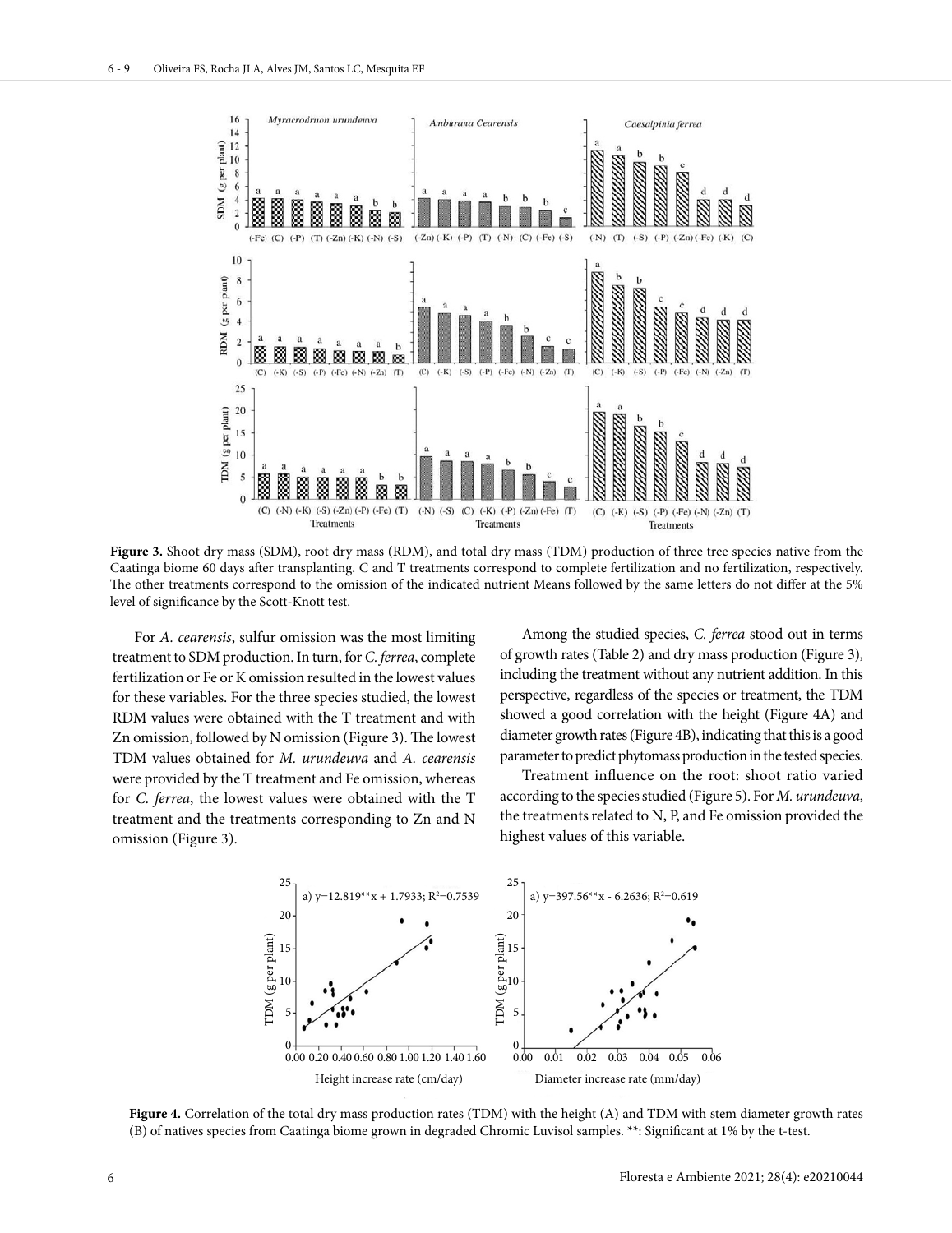

**Figure 5.** Root: shoot ratio and Dickson Quality Index (DQI) of species from Caatinga biome. C and T treatments correspond to complete fertilization and no fertilization, respectively. The other treatments correspond to the omission of the indicated nutrient.

 Means followed by the same letters do not differ at the 5% level of significance by the Scott-Knott test.

For *A. cearensis*, there was a decrease in this relationship due to Fe and Zn omission and with the T treatment, whereas a decrease in the root: shoot ratio was observed for *C. ferrea* with P, Fe, and K omission (Figure 5).

The Dickson Quality Index (DQI) of *M. urundeuva* was lower with Fe omission and with the T treatment (Figure 5). For *A. cearensis*, the DQI was lower in the T treatment, followed by Zn and Fe omission, whereas for *C. ferrea*, the lowest DQI value was provided by Zn omission, followed by N omission and unfertilized soil (T).

#### **4. DISCUSSION**

The lower plant growth rates obtained with the T treatment (omission of all tested nutrients) or with Fe omission are partly related to the combined effect of the soil chemical attributes, which showed a relatively high pH and low organic matter content (Table 1). In the T treatment, the high soil pH probably reduced Fe availability (Moro et al., 2013), whereas the low organic matter content probably reduced S and N availability (Lustosa Filho et al., 2017), thus decreasing the growth rates under these treatments. Valeri et al. (2014) observed that redwood (*Paubrasilia echinata*) cultivation without fertilization resulted in limited growth. On the other hand, in this study, K omission did not limit the growth rates of *M. urundeuva* and *A. cearensis* and little affected the growth rates of *C. ferrea*, which is justified by the relatively high content of this nutrient in the soil (Table 1).

High K levels in Chromic Luvisols are very frequent (Oliveira et al., 2009), constituting a reflection of the source material of this nutrient, predominantly minerals such as potassium feldspars, micas, and vermiculites.

Among the studied species, *C. ferrea* showed the highest height growth rates, as observed in other studies (Sousa et al., 2012; Araujo et al., 2017; Silva, et al., 2020). This is especially relevant when it comes to recovering degraded areas using fast-growing species. However, when this species was cultivated with the omission of all tested nutrients, there was a 48% decrease in the height growth rate, indicating the need for previous fertilization in this soil.

The lower shoot dry mass production in *M. urundeuva* due to N and S omission and in *A. cearensis* due to S omission may be related to the role of these nutrients in protein synthesis and, therefore, in leaf production (Marschner, 2012). Pimentel & Guerra (2015) found different results when studying *A. cearensis* under field conditions in an agroforestry system, observing a decrease in the growth rate and the number of leaves of this species with N supply via cattle manure, which is probably related to the cultivation conditions or the characteristics of the manure used. For *C. ferrea*, however, N omission did not limit leaf dry mass production, which may be related to the greater nitrogen fixation capacity of this species.

Regarding total dry mass production, the T treatment and Zn omission were the most limiting treatments for the three species studied, especially regarding root dry mass, contributing to decrease the TDM. Zinc is essential to cell division and, therefore, to both shoot (Hassan et al., 2020)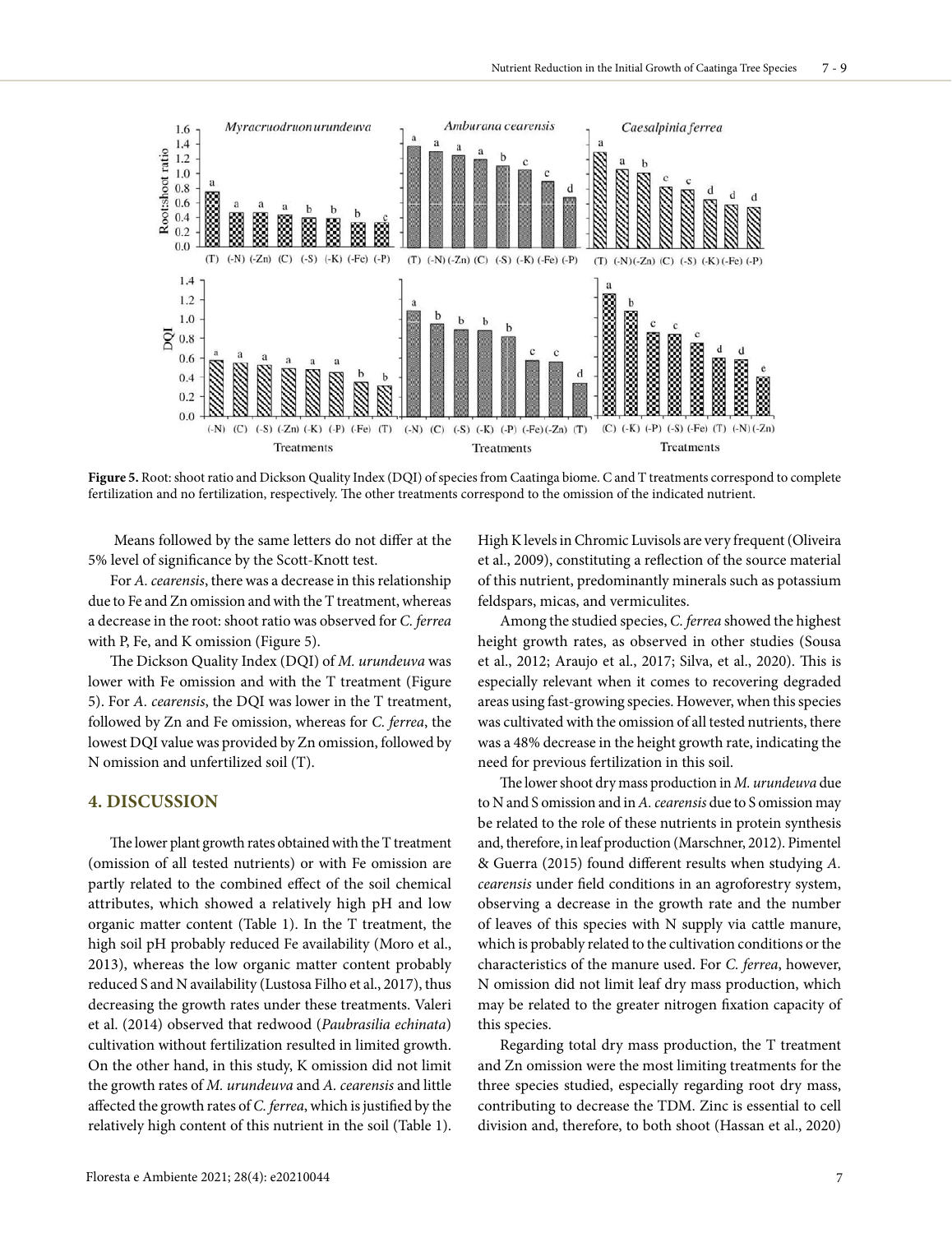and root growth (Jain et al., 2013). This nutrient participates in the synthesis of tryptophan, a precursor amino acid of IAA (indolylacetic acid), and in the composition of ribosomes, essential for protein synthesis (Hassan et al., 2020). It is noteworthy that *A. cearensis* had the lowest TDM values but the highest root: shoot ratio. This occurs due to the xylopodium-type root system of this species, an important characteristic of plants adapted to water scarcity conditions (Almeida et al., 2014). The fact that P omission did not affect the TDM production of *M. urundeuva* may be related to its lower growth rate in relation to the other species, especially *C. ferrea,* given the lower need for this nutrient in metabolic processes (Marschner, 2012).

The root: shoot relationship in *M. urundeuva* and *C. ferrea* was favored by N and P omission. However, for *C. ferrea*, this effect only occurred with N omission and with the T treatment. Under nutrient deficiency, especially N and P, plants usually employ most photoassimilates for root production as a mechanism to overcome this deficiency (Péret et al., 2014). However, this did not occur with *C. ferrea*, indicating that this species uses a different strategy to adjust to phosphorus deficiency. The DQI values, regardless of treatment and species, ranged from 0.6 to 1.1, above the ideal minimum value of 0.2 (Berilli et al., 2018). According to Eloy et al. (2013), this index is one of the best indicators of plant quality as it associates robustness (H/D) with biomass production (SDM/RDM), avoiding, in the case of seedlings, mistakenly choosing taller and etiolated plants to the detriment of smaller ones, although with greater potential for survival and development in the field.

Finally, it is emphasized that, in the T treatment, in addition to the already mentioned limitations, nutrients such as Cu and Mn may have contributed to limit the growth rates and quality of plants, considering that, like Fe, their availability is negatively affected by high pH (Moro et al., 2013).

# **5. CONCLUSIONS**

Prior fertilization with Fe and Zn sources is essential for the initial establishment of *M. urundeuva* and *A. cearensis* species in Chromic Luvisols.

For *C. ferrea*, which has a higher growth rate, fertilization with N, P, and S sources in addition to Fe and Zn is necessary to increase the establishment potential of this species in Chromium Luvisol areas.

Considering the relatively high soil pH, Mn and Cu supply is recommended to optimize the growth of the three species studied.

#### **SUBMISSION STATUS**

Received: 02 Jun. 2021. Accepted: 09 Sept. 2021. Associate editor: Eduardo Vinicius Silva

#### **CORRESPONDENCE TO**

#### **Jackson de Mesquita Alves**

Rua Jairo Vieira Feitosa, 1770, CEP 58840-000, Pereiros, Pombal, PB, Brasil.

e-mail: mesquitajackson2018@gmail.com

#### **REFERENCES**

Almeida JPN, Pinheiro CL, Lessa BFT, Gomes FM, Medeiros Filho S. Water stress and seed mass in germination and seedling growth of *Amburana cearensis* (Allemão) A.C. Smith. Revista Ciência Agronômica 2014; 45 (4): 777-787.

Araújo JL, Oliveira SR, Souza FQ, Silva AP. Initial growth of tree species grown on salinized soil with conditioners. Comunicata Scientiae 2017; 8 (2): 375-382.

Barros JDS, Chaves LHG. Changes in soil chemical properties under different farming systems exploration in semiarid region of Paraiba. African Journal of Agricultural Research 2014; 9 (31): 2436-2442.

Beltrão BA. Diagnosis of the municipality of Pombal. Groundwater supply sources registration project. Ministério de Minas e Energia/ CPRM/PRODEM. Recife; 2005.

Berilli SS, Pereira LC, Pinheiro APB, Cazarotti EPF, Sales RA, Lima CF. Foliar fertilization with liquid tannery sludge in the development and quality of yellow passion fruit seedlings. Revista Brasileira de Agricultura Irrigada 2018; 2(12): 2477-2486.

Dickson A, Leaf A, Hosner JF. Quality appraisal of white spruce and white pine seedling stock in nurseries. Forestry Chronicle Mattava 1960; 36: 10-13.

Donagema GK, Campos DVB, Calderano SB, Teixeira WG, Viana JHM. Manual of soil analysis methods. 2ª ed. Rio de Janeiro: Embrapa; 2011.

Efthimiou N, Psomiadis E, Panagos P. Fire severity and soil erosion susceptibility mapping using multi-temporal Earth Observation data: The case of Mati fatal wildfire in Eastern Attica, Greece. Catena 2020; 187: e104320.

Eloy E, Caron BO, Schmidt D, Behling A, Schwers L, Elli EF. Quality evaluation of *Eucalyptus grandis* seedlings using morphological parameters. Floresta 2013; 43 (3): 373 384.

Ferreira DF. Sisvar: a computer statistical analysis system. Ciência Agrotecnologia Lavras 2011; 35 (6): 1039-1042.

Galindo ICL, Ribeiro MR, Santos MFAV, Lima JFWF, Ferreira RFAL. Soil-vegetation relationships in areas undergoing desertification in the municipality of Jataúba, PE. Revista Brasileira de Ciência do Solo 2008; 32 (3): 11283-1296.

Hassan UM, Aamer M, Umer Chattha M, Haiying T, Shahzad B, Barbanti L. et al The Critical Role of Zinc in Plants Facing the Drought Stress. agriculture 2020; 10 (9): e0396.